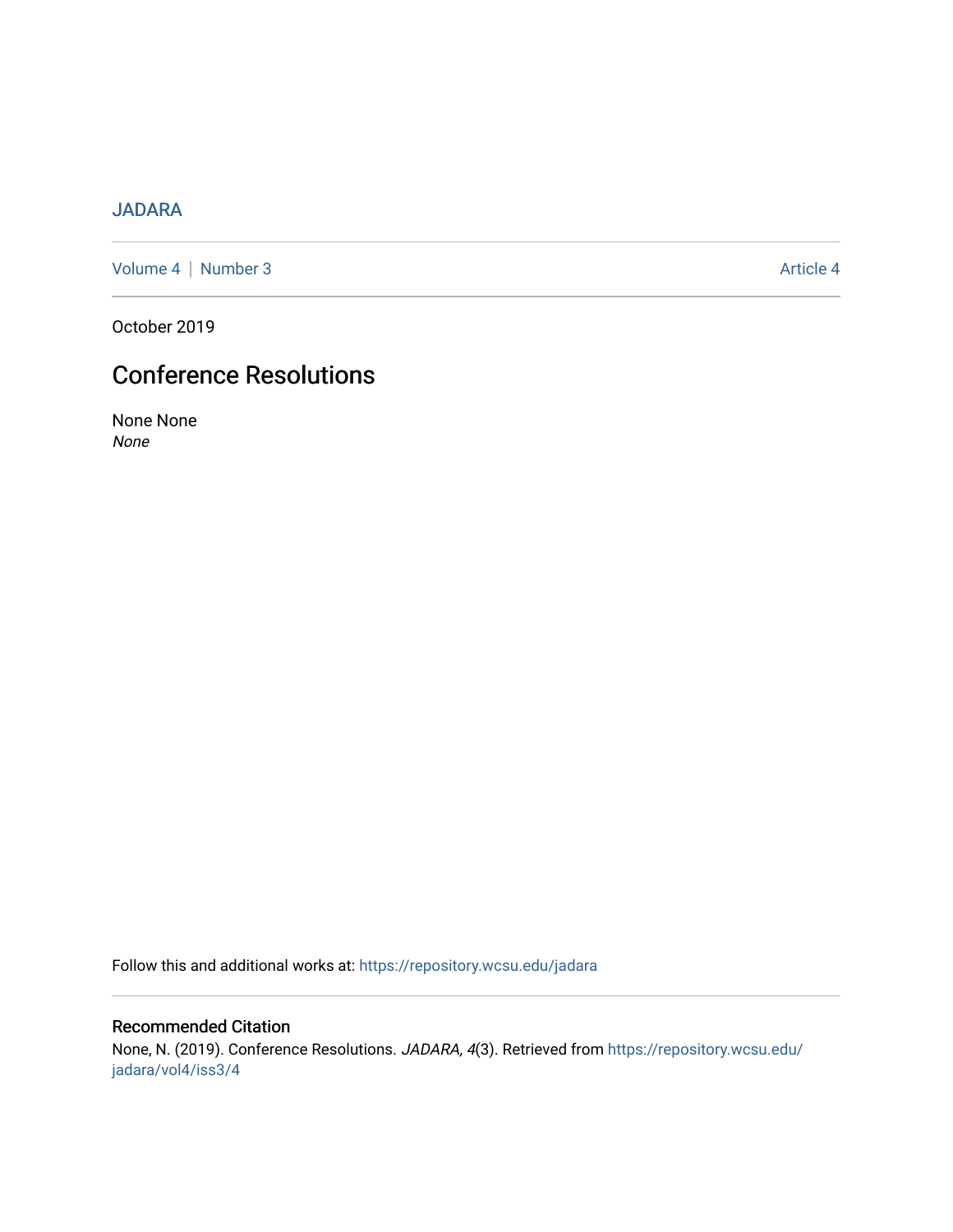## RESOLUTIONS

#### RESOLUTION I

Whereas a century of education of the deaf has demonstrated a continued ineffectiveness in developing language skills com mensurate with the potentials of deaf individuals;and

Whereas educators of deaf children have tended to move cautiously in initiating innovative programs aimed at alleviating widespread functional illiteracy among school leavers; and

Whereas Roy K. Holcomb and Herbert Larson have suc cessfully completed properly accredited teacher preparation programs at the state and national levels, and have similarly completed post-graduate training relating to the administration and supervision of educational programs for the deaf, and in addition liave demonstrated superior achievements as both classroom instructors and school administrators; and

Whereas Roy K. Holcomb and Herbert Larson have pioneered total communication programs for deaf children in day programs in Santa Ana and SELACO school district in California, respectively, with significant success, and have received local, state, national, and international acclaim for their work in total communication; therefore

Be it resolved that the Professional Rehabilitation Workers with the Adult Deaf in Convention assembled in Rochester, New York, on October 13,1970, recognize and applaud the signal achievements of these deaf educators and commend their efforts as worthy of full emulation in the education of deaf persons everywhere; and

Be it further resolved that copies of this resolution be made available to Mr. Holcomb and Mr. Larson, to appropriate in dividuals in the school districts which they serve, to the California State Department of Public Instruction, and to other key individuals at the federal and state levels.

#### RESOLUTION 2

Whereas control of funds for rehabilitation training programs is being decentralized and transferred to the regions; and

Whereas most regions lack specialists knowledgeable about deafness who are committed to supporting the interests of deaf persons;

1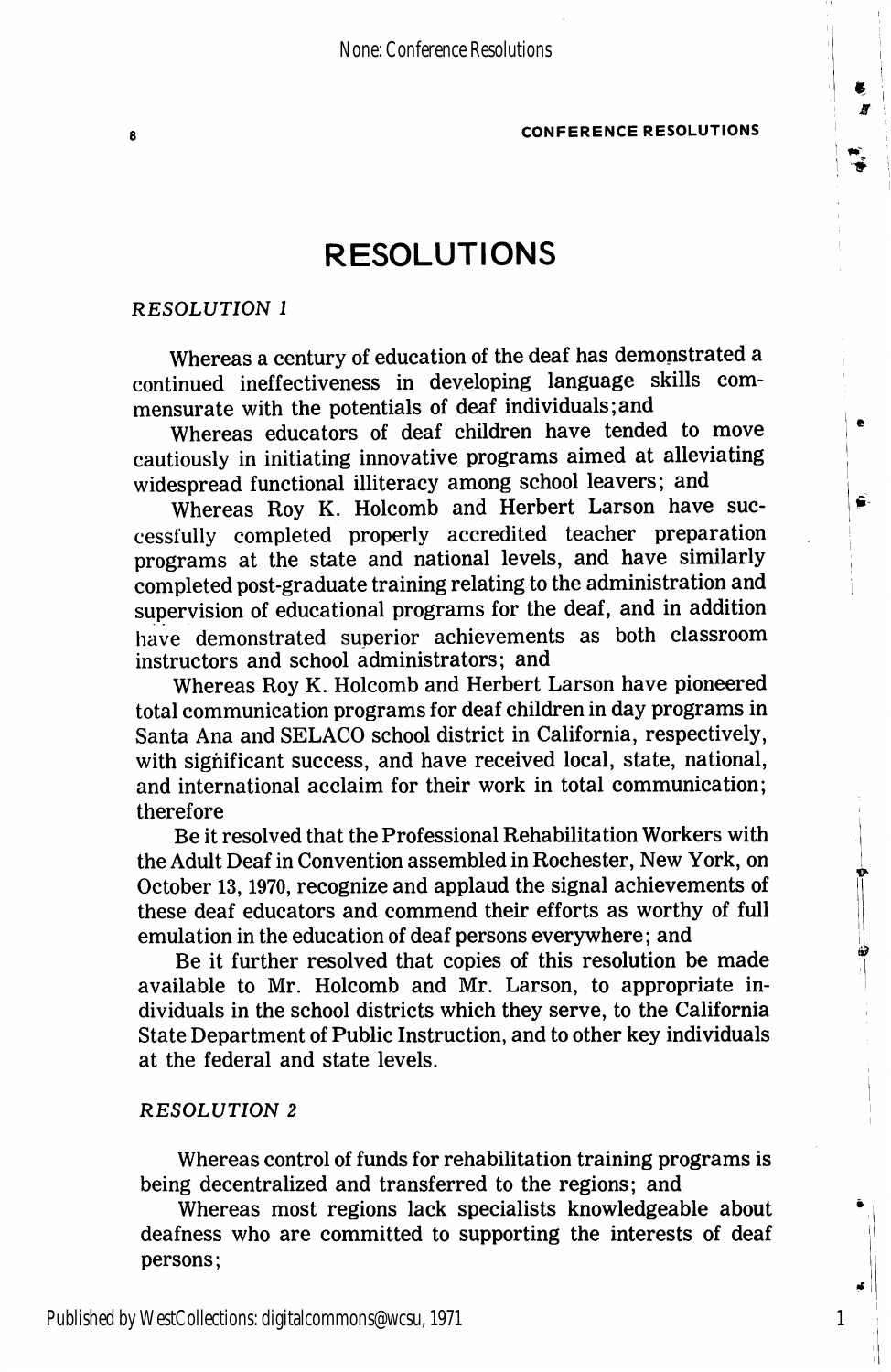We urge that training programs in the area of the deaf continue to be administered from the RSA Office in Washington.

#### RESOLUTION 3

Resolved that the Board of Directors of the PRWAD appoint an ad hoc committee on education of the deaf, which committee would be charged to prepare an official position paper on educational policies and practices with deaf children and youth in the United Slates.

Topics encompassed in the Committee's deliberations and to be presented in its final report to the membership would be:

1) Communication Methods

2) Parent education

3) Qualifications of teachers, dormitory personnel, and other supportive personnel

4) General content of instructional programs

5) Counseling and guidance authorities

6) Meaningful research

7) Professional Training,

8) Relationships with Vocational Rehabilitation

9) Relationships with the Deaf Community

10) Educational Administration

This ad hoc committee would report to the PRWAD Board which is authorized by the general membership to accept or reject such a position paper.

#### RESOLUTION 4

鱼

 $\bullet$ 

Resolved, that thanks and appreciation be extended by the PRWAD to the National Technical Institute for the Deaf, Rochester Institute of Technology, for its invitation to meet in Rochester, to its

9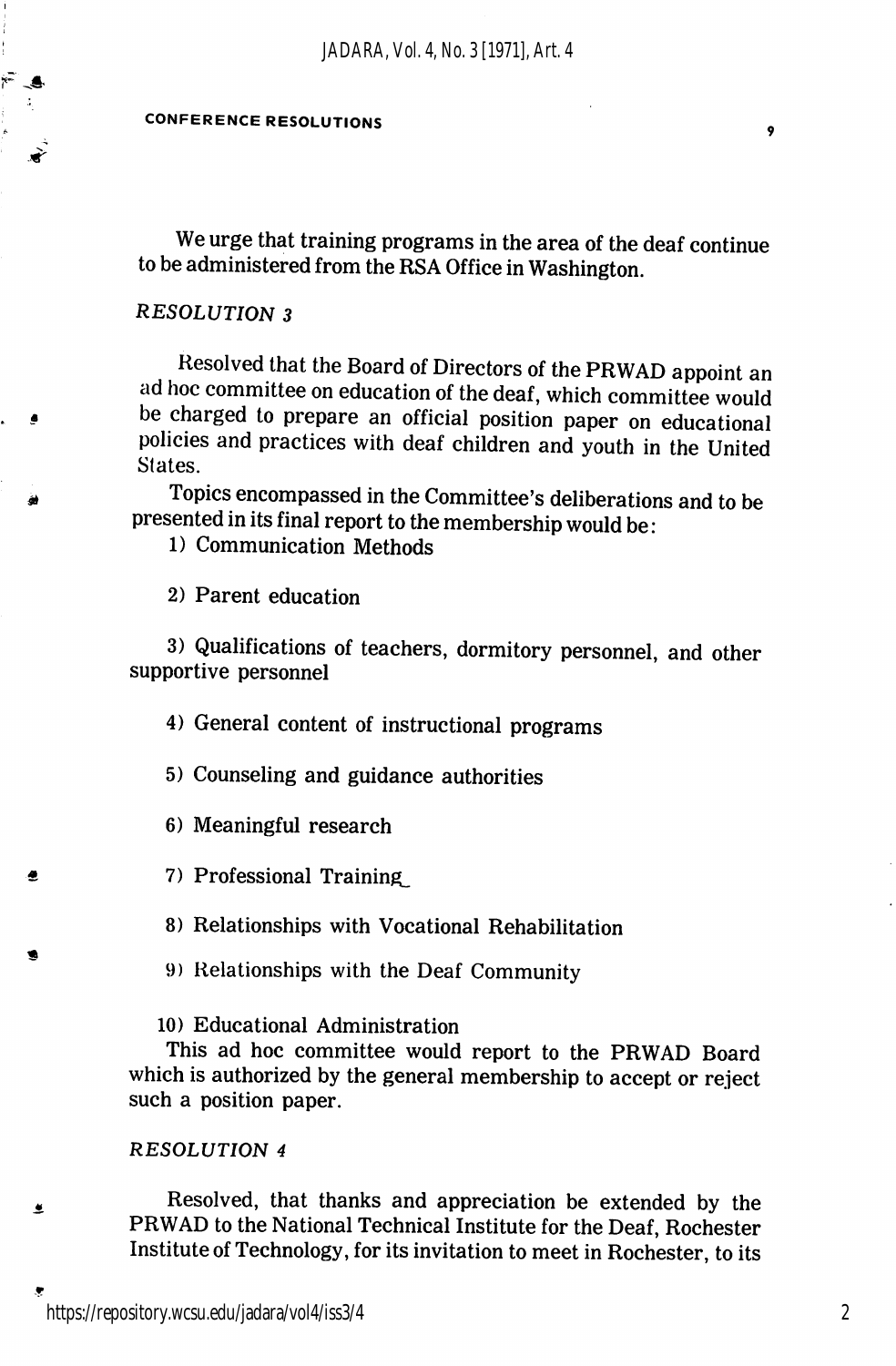staff for its splendid cooperation and assistance with the con ference, program development, and in conjunction with the Rochester School for the Deaf, for its fine hospitality.

#### RESOLUTION 5

Whereas members of the PRWAD provide service, counseling and other needs primarily for deaf persons experiencing minimal or extremely limited success in existing educational programs; and

Whereas the area of communication continues to reflect the greatest limitations and the greatest human need for the vast majority of deaf individuals; therefore

Be it resolved that the PRWAD strongly endorse a total com munication approach in the education of deaf children, to com mence at the earliest possible time between both parent and child in order to achieve its full environmental as well as educational force.

#### RESOLUTION 6

Whereas traditionally it has been assumed the only segment of the deaf population in need of counseling has been that which seeks assistance from the vocational rehabilitation counselor; and

Whereas ongoing counseling programs in effect at NTID, Gallaudet College, the Model Secondary School, and in some residential and day programs indicate this implication should be questioned; therefore

Be it resolved that PRWAD endorse and urge continued development of bona fide counseling programs in all schools for the deaf, day and residential.

#### RESOLUTION 7

Whereas the need for adequately trained personnel in the various disciplines serving deaf persons continues to be widespread and desperate; and

Whereas the Social and Rehabilitation Service has largely funded existing short and long-term training programs in coun seling, interpreting, social work, psychology, religious service, vocational education, and the like, and has involved deaf consumer representatives in such steering and planning meetings; and

3